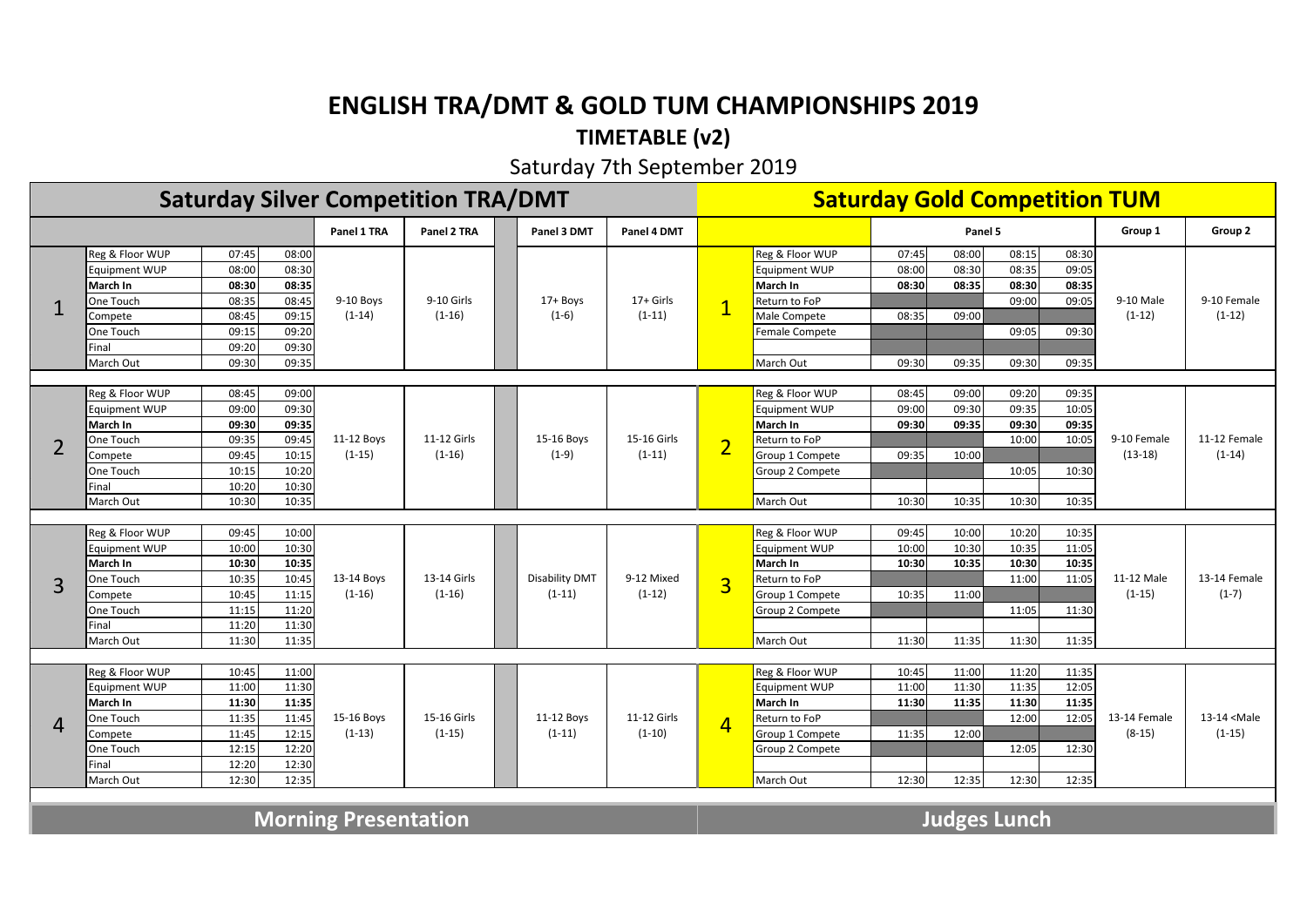|   | Reg & Floor WUP      | 13:05 | 13:20 |                                           |                         |            |                         |                | Reg & Floor WUP      | 13:05 | 13:20 | 13:40 | 13:55 |                                   |              |
|---|----------------------|-------|-------|-------------------------------------------|-------------------------|------------|-------------------------|----------------|----------------------|-------|-------|-------|-------|-----------------------------------|--------------|
|   | <b>Equipment WUP</b> | 13:20 | 13:50 |                                           |                         |            | 13-14 Girls<br>$(1-10)$ |                | <b>Equipment WUP</b> | 13:20 | 13:50 | 13:55 | 14:25 | 9-10 Male Final 9-10 Female Final |              |
|   | March In             | 13:50 | 13:55 |                                           | 17+ Ladies<br>$(1-15)$  |            |                         |                | March In             | 13:50 | 13:55 | 13:50 | 13:55 |                                   |              |
|   | One Touch            | 13:55 | 14:05 | 17+ Men                                   |                         | 13-14 Boys |                         | 5              | Return to FoP        |       |       | 14:20 | 14:25 |                                   |              |
|   | Compete              | 14:05 | 14:35 | $(1-14)$                                  |                         | $(1-10)$   |                         |                | Group 1 Compete      | 13:55 | 14:20 |       |       |                                   |              |
|   | One Touch            | 14:35 | 14:40 |                                           |                         |            |                         |                | Group 2 Compete      |       |       | 14:25 | 14:50 |                                   |              |
|   | Final                | 14:40 | 14:50 |                                           |                         |            |                         |                |                      |       |       |       |       |                                   |              |
|   | March Out            | 14:50 | 14:55 |                                           |                         |            |                         |                | March Out            | 14:50 | 14:55 | 14:50 | 14:55 |                                   |              |
|   |                      |       |       |                                           |                         |            |                         |                |                      |       |       |       |       |                                   |              |
|   | Reg & Floor WUP      | 14:05 | 14:20 |                                           |                         |            |                         |                | Reg & Floor WUP      | 14:05 | 14:20 | 14:40 | 14:55 |                                   |              |
|   | <b>Equipment WUP</b> | 14:20 | 14:50 | TRS 15-16<br>Male $(2)$<br>Female (4)     | <b>TRI Dis</b><br>(A  ) |            |                         |                | <b>Equipment WUP</b> | 14:20 | 14:50 | 14:55 | 15:25 |                                   |              |
|   | March In             | 14:50 | 14:55 |                                           |                         |            |                         | $\overline{6}$ | March In             | 14:50 | 14:55 | 14:50 | 14:55 | 11-12 Male Final                  |              |
| 6 | One Touch            | 14:55 | 15:05 |                                           |                         |            |                         |                | Return to FoP        |       |       | 15:20 | 15:25 |                                   | 11-12 Female |
|   | Compete              | 15:05 | 15:35 |                                           |                         |            |                         |                | Group 1 Compete      | 14:55 | 15:20 |       |       |                                   | Final        |
|   | One Touch            | 15:35 | 15:40 |                                           |                         |            |                         |                | Group 2 Compete      |       |       | 15:25 | 15:50 |                                   |              |
|   | <b>I</b> Final       | 15:40 | 15:50 |                                           |                         |            |                         |                |                      |       |       |       |       |                                   |              |
|   | March Out            | 15:50 | 15:55 |                                           |                         |            |                         |                | March Out            | 15:50 | 15:55 | 15:50 | 15:55 |                                   |              |
|   |                      |       |       |                                           |                         |            |                         |                |                      |       |       |       |       |                                   |              |
|   | Reg & Floor WUP      | 15:05 | 15:20 |                                           |                         |            |                         |                | Reg & Floor WUP      | 15:05 | 15:20 | 15:40 | 15:55 |                                   |              |
|   | <b>Equipment WUP</b> | 15:20 | 15:50 | <b>TRS 13-14 Male</b>                     |                         |            |                         |                | Equipment WUP        | 15:20 | 15:50 | 15:55 | 16:25 |                                   |              |
|   | March In             | 15:50 | 15:55 |                                           |                         |            |                         |                | March In             | 15:50 | 15:55 | 15:50 | 15:55 |                                   |              |
|   | One Touch            | 15:55 | 16:05 | (2) and Female<br>(8)<br>TRS 17+ Male (1) | TRS 9-12 Mixed          |            |                         |                | Return to FoP        |       |       | 16:20 | 16:25 | 13-14 Male Final                  | 13-14 Female |
|   | Compete              | 16:05 | 16:35 |                                           | $(1-10)$                |            |                         |                | Group 1 Compete      | 15:55 | 16:20 |       |       |                                   | Final        |
|   | One Touch            | 16:35 | 16:40 | & Female (3)                              |                         |            |                         |                | Group 2 Compete      |       |       | 16:25 | 16:50 |                                   |              |
|   | Final                | 16:40 | 16:50 |                                           |                         |            |                         |                |                      |       |       |       |       |                                   |              |
|   | March Out            | 16:50 | 16:55 |                                           |                         |            |                         |                | March Out            | 16:50 | 16:55 | 16:50 | 16:55 |                                   |              |

**Evening Presentation**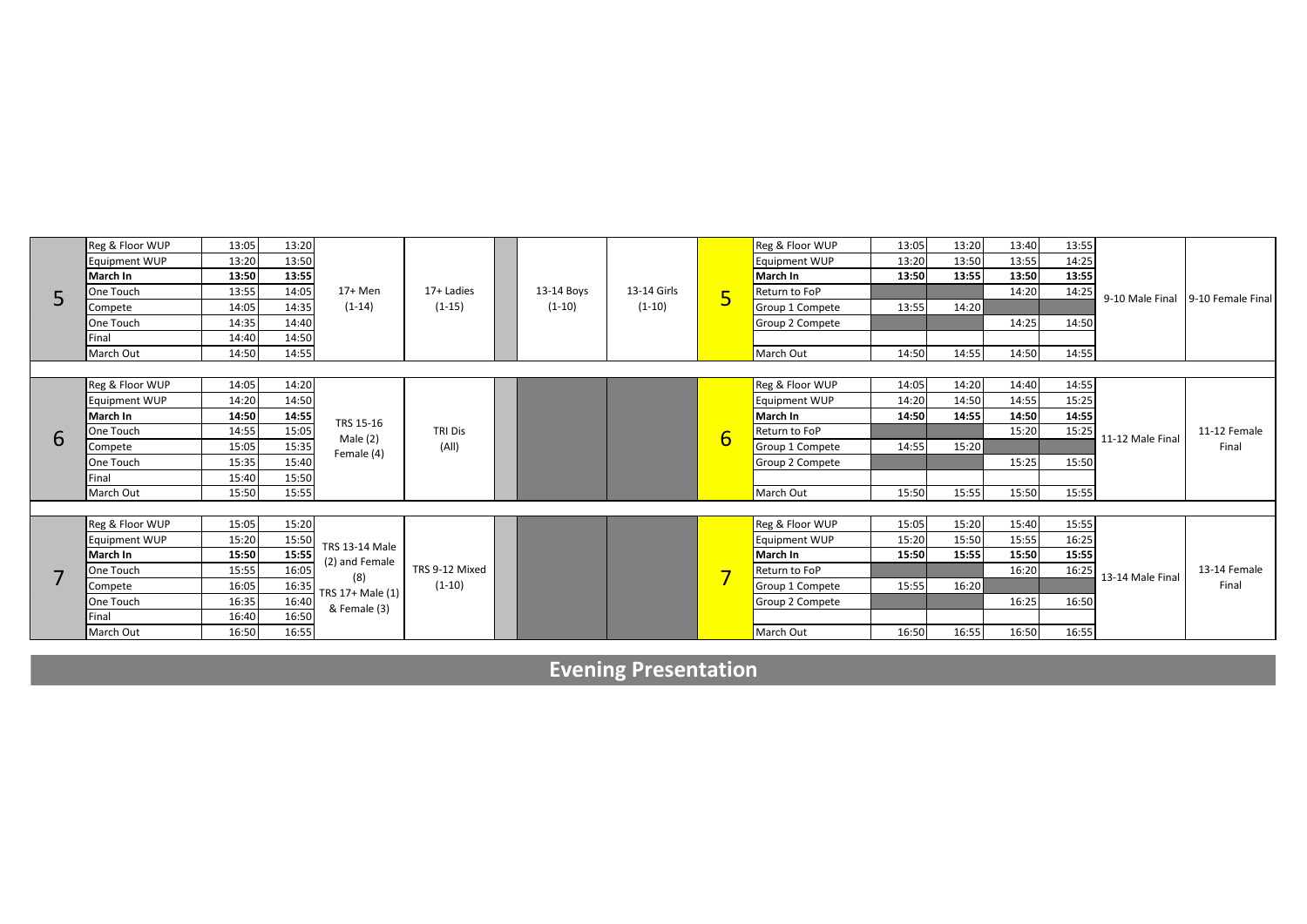# **ENGLISH TRA/DMT & GOLD TUM CHAMPIONSHIPS 2019**

# **TIMETABLE (v2)**

# Sunday 8th September 2019

| <b>Sunday Gold Competition TRA</b> |                      |       |       |                        |                         |                     | <b>Sunday Gold Competition TUM</b> |       |             |       |       |                    |               |  |
|------------------------------------|----------------------|-------|-------|------------------------|-------------------------|---------------------|------------------------------------|-------|-------------|-------|-------|--------------------|---------------|--|
|                                    |                      |       |       | Panel 1 TRA            | Panel 2 TRA             |                     |                                    |       | Panel 5 TUM |       |       | Group 1            | Group 2       |  |
| $\mathbf 1$                        | Reg & Floor WUP      | 08:05 | 08:20 |                        |                         |                     | Reg & Floor WUP                    | 07:45 | 08:00       | 08:15 | 08:30 |                    |               |  |
|                                    | Equipment WUP        | 08:20 | 08:40 |                        |                         |                     | <b>Equipment WUP</b>               | 08:00 | 08:30       | 08:35 | 09:05 |                    | 15-16 Female  |  |
|                                    | March In             | 08:40 | 08:45 |                        | 9-10 Girls              |                     | March In                           | 08:40 | 08:45       | 08:40 | 08:45 |                    |               |  |
|                                    | One Touch            | 08:45 | 08:55 | 9-10 Boys              |                         | $\overline{1}$      | Return to FoP                      |       |             | 09:10 | 09:15 | 15-16 Male         |               |  |
|                                    | Compete              | 08:55 | 09:25 | $(1-8)$                | $(1-8)$                 |                     | Male Compete                       | 08:45 | 09:15       |       |       | $(1-10)$           | $(1-7)$       |  |
|                                    | One Touch            | 09:25 | 09:30 |                        |                         |                     | Female Compete                     |       |             | 09:15 | 09:40 |                    |               |  |
|                                    | Final                | 09:30 | 09:40 |                        |                         |                     |                                    |       |             |       |       |                    |               |  |
|                                    | March Out            | 09:40 | 09:45 |                        |                         |                     | March Out                          | 09:40 | 09:45       | 09:40 | 09:45 |                    |               |  |
|                                    |                      |       |       |                        |                         |                     |                                    |       |             |       |       |                    |               |  |
|                                    | Reg & Floor WUP      | 08:55 | 09:10 |                        | 11-12 Girls<br>$(1-16)$ |                     | Reg & Floor WUP                    | 08:55 | 09:10       | 09:30 | 09:45 |                    | 17-21 Male    |  |
|                                    | Equipment WUP        | 09:10 | 09:40 |                        |                         |                     | <b>Equipment WUP</b>               | 09:10 | 09:40       | 09:45 | 10:15 | 15-16 Female       |               |  |
|                                    | March In             | 09:40 | 09:45 |                        |                         |                     | March In                           | 09:40 | 09:45       | 09:40 | 09:45 |                    |               |  |
| $\overline{2}$                     | One Touch            | 09:45 | 09:55 | 11-12 Boys<br>$(1-16)$ |                         | $\overline{2}$      | Return to FoP                      |       |             | 10:10 | 10:15 |                    |               |  |
|                                    | Compete              | 09:55 | 10:25 |                        |                         |                     | Male Compete                       | 09:45 | 10:10       |       |       | $(8-14)$           | $(1-7)$       |  |
|                                    | One Touch            | 10:25 | 10:30 |                        |                         |                     | Female Compete                     |       |             | 10:15 | 10:40 |                    |               |  |
|                                    | Final                | 10:30 | 10:40 |                        |                         |                     |                                    |       |             |       |       |                    |               |  |
|                                    | March Out            | 10:40 | 10:45 |                        |                         |                     | March Out                          | 10:40 | 10:45       | 10:40 | 10:45 |                    |               |  |
|                                    |                      |       |       |                        |                         |                     |                                    |       |             |       |       |                    |               |  |
|                                    | Reg & Floor WUP      | 09:55 | 10:10 |                        |                         |                     | Reg & Floor WUP                    | 09:55 | 10:10       | 10:30 | 10:45 |                    | 17-21 Female  |  |
|                                    | <b>Equipment WUP</b> | 10:10 | 10:40 |                        |                         |                     | <b>Equipment WUP</b>               | 10:10 | 10:40       | 10:45 | 11:15 |                    |               |  |
|                                    | March In             | 10:40 | 10:45 |                        |                         |                     | March In                           | 10:40 | 10:45       | 10:40 | 10:45 |                    |               |  |
| $\overline{3}$                     | One Touch            | 10:45 | 10:55 | 13-14 Boys             | 13-14 Girls             | $\overline{3}$      | Return to FoP                      |       |             | 11:10 | 11:15 | 17-21 Male         |               |  |
|                                    | Compete              | 10:55 | 11:25 | $(1-16)$               | $(1-15)$                |                     | Male Compete                       | 10:45 | 11:10       |       |       | $(8-15)$           | $(1-7)$       |  |
|                                    | One Touch            | 11:25 | 11:30 |                        |                         |                     | Female Compete                     |       |             | 11:15 | 11:40 |                    |               |  |
|                                    | Final                | 11:30 | 11:40 |                        |                         |                     |                                    |       |             |       |       |                    |               |  |
|                                    | March Out            | 11:40 | 11:45 |                        |                         |                     | March Out                          | 11:40 | 11:45       | 11:40 | 11:45 |                    |               |  |
|                                    | Reg & Floor WUP      | 10:55 | 11:10 |                        |                         |                     | Reg & Floor WUP                    | 10:55 | 11:10       | 11:30 | 11:45 |                    |               |  |
|                                    | Equipment WUP        | 11:10 | 11:40 |                        |                         |                     | <b>Equipment WUP</b>               | 11:10 | 11:40       | 11:45 | 12:15 |                    |               |  |
|                                    | March In             | 11:40 | 11:45 |                        |                         |                     | March In                           | 11:40 | 11:45       | 11:40 | 11:45 |                    |               |  |
|                                    | One Touch            | 11:45 | 11:55 | 15-16 Boys             | 15-16 Girls             |                     | Return to FoP                      |       |             | 12:10 | 12:15 |                    |               |  |
| $\overline{4}$                     | Compete              | 11:55 | 12:25 | $(1-16)$               | $(1-16)$                | $\overline{4}$      | Male Compete                       | 11:45 | 12:10       |       |       | <b>Senior Mens</b> | Senior Ladies |  |
|                                    | One Touch            | 12:25 | 12:30 |                        |                         |                     |                                    |       |             | 12:15 | 12:40 |                    |               |  |
|                                    | Final                | 12:30 | 12:40 |                        |                         |                     | Female Compete                     |       |             |       |       |                    |               |  |
|                                    | March Out            | 12:40 | 12:45 |                        |                         |                     | March Out                          | 12:40 | 12:45       | 12:40 | 12:45 |                    |               |  |
|                                    |                      |       |       |                        |                         |                     |                                    |       |             |       |       |                    |               |  |
| <b>Morning Presentation</b>        |                      |       |       |                        |                         | <b>Judges Lunch</b> |                                    |       |             |       |       |                    |               |  |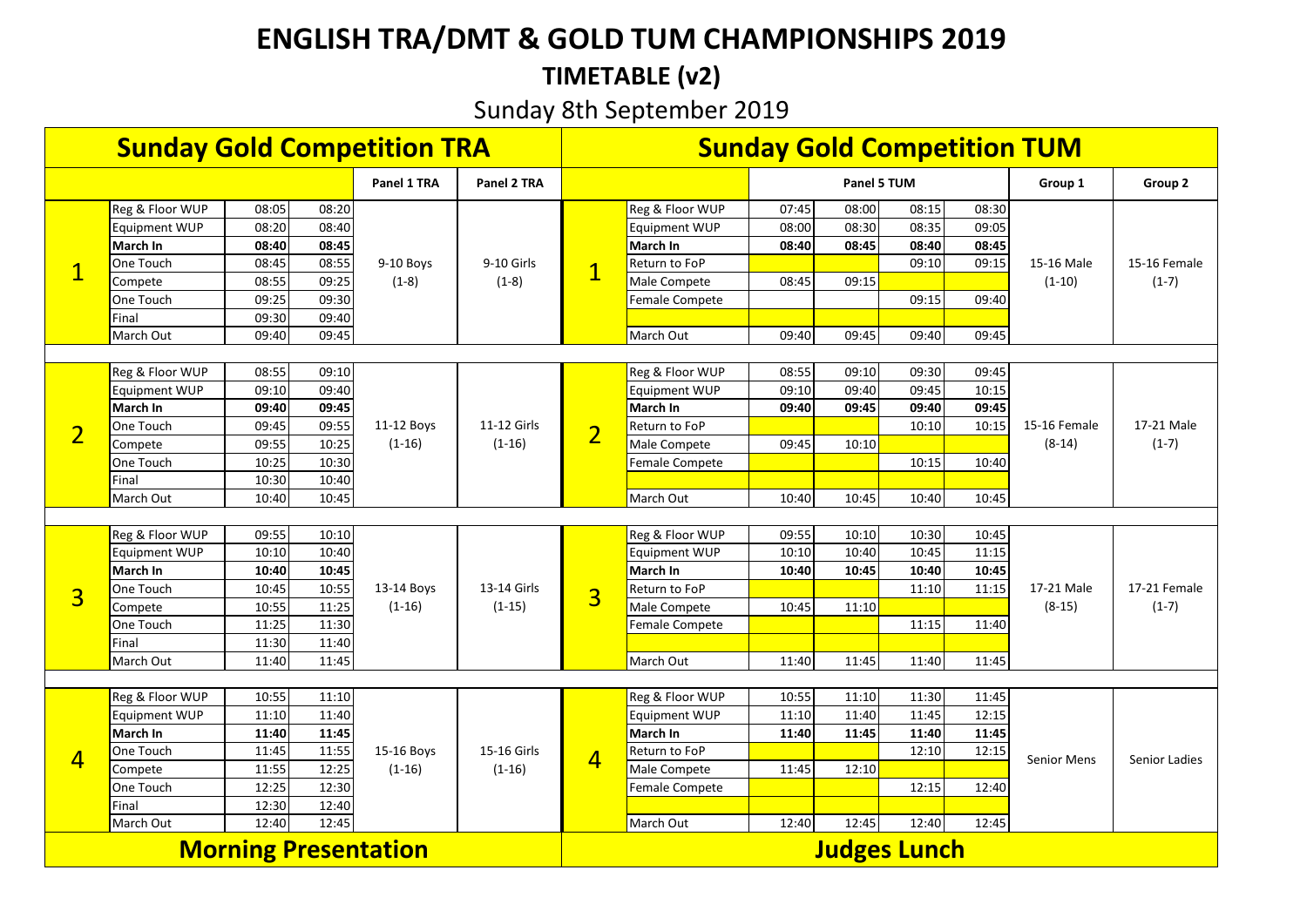|   | Reg & Floor WUP      | 12:55 | 13:10 |                                                                           |                           |                | Reg & Floor WUP             | 12:55 | 13:10 | 13:30 | 13:45 |                   |                       |
|---|----------------------|-------|-------|---------------------------------------------------------------------------|---------------------------|----------------|-----------------------------|-------|-------|-------|-------|-------------------|-----------------------|
| 5 | Equipment WUP        | 13:10 | 13:40 |                                                                           | 17-21 Girls<br>$(1-16)$   |                | <b>Equipment WUP</b>        | 13:10 | 13:40 | 13:45 | 14:15 |                   |                       |
|   | March In             | 13:40 | 13:45 | Senior Men                                                                |                           |                | March In                    | 13:40 | 13:45 | 13:40 | 13:45 |                   | 15-16 Female<br>Final |
|   | One Touch            | 13:45 | 13:55 | $(1-8)$                                                                   |                           |                | Return to FoP               |       |       | 14:10 | 14:15 |                   |                       |
|   | Compete              | 13:55 | 14:25 | Senior Ladies                                                             |                           | 5              | Male Compete                | 13:45 | 14:10 |       |       | 15-16 Male Final  |                       |
|   | One Touch            | 14:25 | 14:30 | $(1-4)$                                                                   |                           |                | Female Compete              |       |       | 14:15 | 14:40 |                   |                       |
|   | Final                | 14:30 | 14:40 |                                                                           |                           |                |                             |       |       |       |       |                   |                       |
|   | March Out            | 14:40 | 14:45 |                                                                           |                           |                | March Out                   | 14:40 | 14:45 | 14:40 | 14:45 |                   |                       |
|   |                      |       |       |                                                                           |                           |                |                             |       |       |       |       |                   |                       |
|   | Reg & Floor WUP      | 13:55 | 14:10 |                                                                           |                           |                | Reg & Floor WUP             | 13:55 | 14:10 | 14:30 | 14:45 |                   | 17-21 Female<br>Final |
|   | Equipment WUP        | 14:10 | 14:40 |                                                                           |                           |                | <b>Equipment WUP</b>        | 14:10 | 14:40 | 14:45 | 15:15 |                   |                       |
|   | March In             | 14:40 | 14:45 |                                                                           |                           | 6              | March In                    | 14:40 | 14:45 | 14:40 | 14:45 |                   |                       |
| 6 | One Touch            | 14:45 | 14:55 | 17-21 Boys                                                                | TRI DIS<br>(A  )          |                | Return to FoP               |       |       | 15:10 | 15:15 | 17-21 Male Final  |                       |
|   | Compete              | 14:55 | 15:25 | $(1-16)$                                                                  |                           |                | Male Compete                | 14:45 | 15:10 |       |       |                   |                       |
|   | One Touch            | 15:25 | 15:30 |                                                                           |                           |                | <b>Female Compete</b>       |       |       | 15:15 | 15:40 |                   |                       |
|   | Final                | 15:30 | 15:40 |                                                                           |                           |                |                             |       |       |       |       |                   |                       |
|   | March Out            | 15:40 | 15:45 |                                                                           |                           |                | March Out                   | 15:40 | 15:45 | 15:40 | 15:45 |                   |                       |
|   |                      |       |       |                                                                           |                           |                |                             |       |       |       |       |                   |                       |
|   | Reg & Floor WUP      | 14:55 | 15:10 | <b>TRS</b><br>13-14 Male (2)<br>Female $(1-4)$<br>15-16 Female<br>$(1-7)$ | TRS 9-12 Mixed<br>$(1-8)$ |                | Reg & Floor WUP             | 14:55 | 15:10 | 15:30 | 15:45 |                   |                       |
|   | Equipment WUP        | 15:10 | 15:40 |                                                                           |                           |                | <b>Equipment WUP</b>        | 15:10 | 15:40 | 15:45 | 16:15 |                   |                       |
|   | March In             | 15:40 | 15:45 |                                                                           |                           |                | March In                    | 15:40 | 15:45 | 15:40 | 15:45 | Senior Mens Final | Senior Ladies         |
| 7 | One Touch            | 15:45 | 15:55 |                                                                           |                           | $\overline{7}$ | Return to FoP               |       |       | 16:10 | 16:15 |                   |                       |
|   | Compete              | 15:55 | 16:25 |                                                                           |                           |                | Male Compete                | 15:45 | 16:10 |       |       |                   | Final                 |
|   | One Touch            | 16:25 | 16:30 |                                                                           |                           |                | Female Compete              |       |       | 16:15 | 16:40 |                   |                       |
|   | Final                | 16:30 | 16:40 |                                                                           |                           |                |                             |       |       |       |       |                   |                       |
|   | March Out            | 16:40 | 16:45 |                                                                           |                           |                | March Out                   | 16:40 | 16:45 | 16:40 | 16:45 |                   |                       |
|   |                      |       |       |                                                                           |                           |                |                             |       |       |       |       |                   |                       |
|   | Reg & Floor WUP      | 16:05 | 16:20 |                                                                           |                           |                |                             |       |       |       |       |                   |                       |
|   | <b>Equipment WUP</b> | 16:20 | 16:40 |                                                                           |                           |                |                             |       |       |       |       |                   |                       |
|   | March In             | 16:40 | 16:45 | <b>TRS</b>                                                                |                           |                |                             |       |       |       |       |                   |                       |
| 8 | One Touch            | 16:45 | 16:55 | Senior Male (2)                                                           |                           |                |                             |       |       |       |       |                   |                       |
|   | Compete              | 16:55 | 17:15 | Senior Ladies (2)                                                         |                           |                |                             |       |       |       |       |                   |                       |
|   | One Touch            | 17:15 | 17:20 | Disbaility (2)                                                            |                           |                |                             |       |       |       |       |                   |                       |
|   | Final                | 17:20 | 17:30 |                                                                           |                           |                |                             |       |       |       |       |                   |                       |
|   | March Out            | 17:30 | 17:35 |                                                                           |                           |                |                             |       |       |       |       |                   |                       |
|   |                      |       |       |                                                                           |                           |                |                             |       |       |       |       |                   |                       |
|   |                      |       |       |                                                                           |                           |                | <b>Evening Presentation</b> |       |       |       |       |                   |                       |
|   |                      |       |       |                                                                           |                           |                |                             |       |       |       |       |                   |                       |